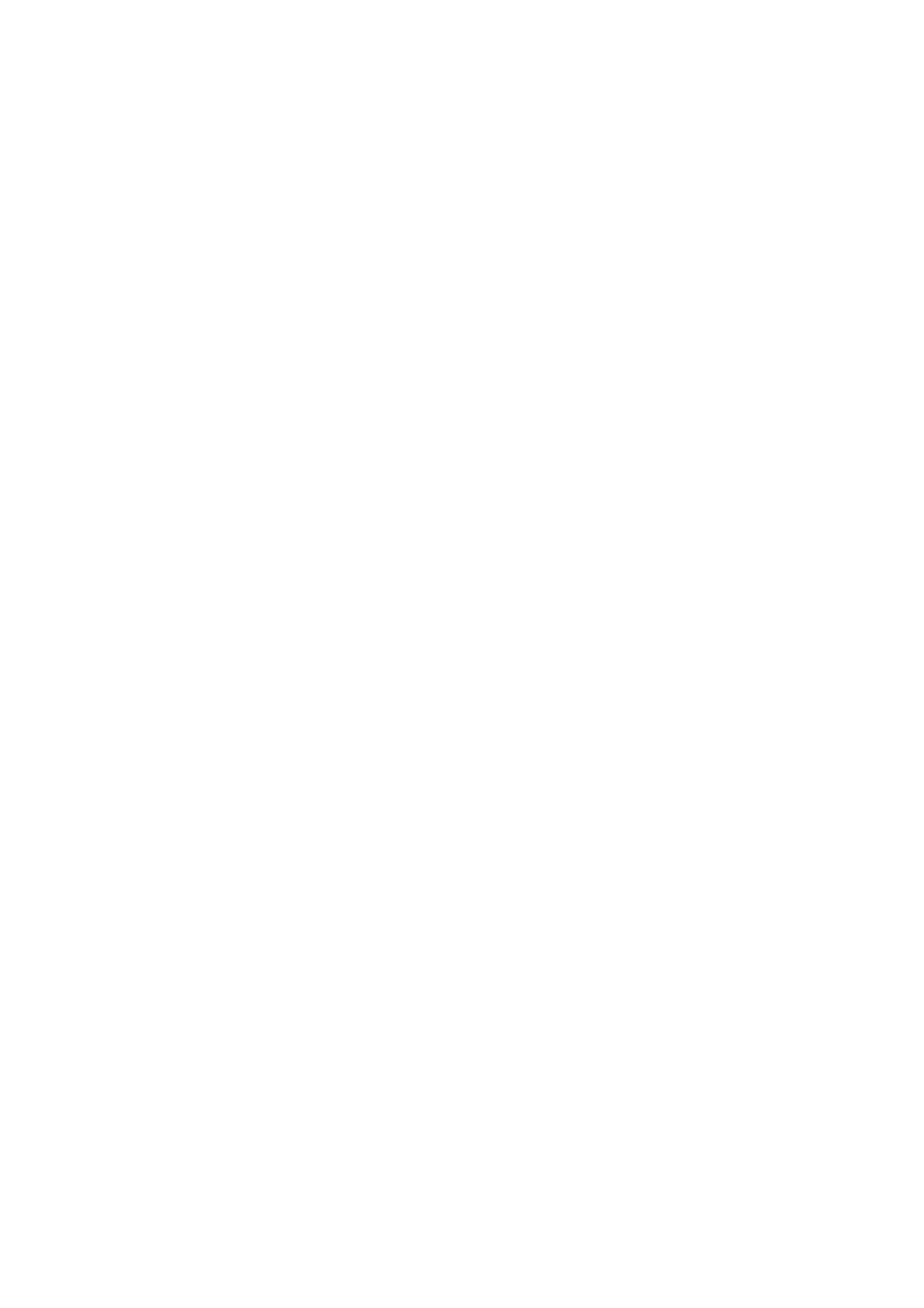## **The Forest (Conservation) Act 1980**

An Act to provide for the conservation of forests and for matters connected therewith or ancillary or incidental thereto.

Be it enacted by Parliament in the Thirty-first year of the Republic of India as follows;

**1. Short title, extent and commencement:** (1) This Act may be called the Forest (Conservation) Act 1980.

 $(2)$  It extends to the whole of India except the State of Jammu and Kashmir.

 $(3)$  It shall be deemed to have come into force on the 25<sup>th</sup> day of October 1980.

With a view to checking further deforestation, the Forest (Conservation) Ordinance, 1980 had been promulgated on 25<sup>th</sup> October, 1980. The present Act has replaced the said Ordinance and contains similar provisions. The Act extends to the whole of India except the State of Jammu and Kashmir and came into force on  $25<sup>th</sup>$ October, 1980.

**2. Restriction on the de-reservation of forests or use of forest land for nonforest purpose:** Notwithstanding anything contained in any other law for the time being in force in a State, no State Government or other authority shall make, except with the prior approval of the Central Government, any order directing-

- (i) that any reserved forest (within the meaning of the expression "reserved forest" in any law for the time being in force in that State) or any portion thereof, shall cease to be reserved;
- (ii) that any forest land or any portion thereof may be used for any non-forest purposes;
- $\overline{1}$ . Received the assent of the President on 27-12-1980 published in the Gazette of India, (Extra), Part II, Section 1, dated 27-12-1980.

 $\_$  , and the contribution of the contribution of  $\mathcal{L}_\mathcal{A}$  , and the contribution of  $\mathcal{L}_\mathcal{A}$ 

 $\_$  , and the contribution of the contribution of  $\mathcal{L}_\mathcal{A}$  , and the contribution of  $\mathcal{L}_\mathcal{A}$ 

- 1 [(iii) that any forest land or any portion thereof may be assigned by way of lease of otherwise to any private person or to any authority, corporation, agency or any other Organisation not owned, managed or controlled by Government.
	- (iv) that any forest land or any portion thereof may be cleared of trees which have grown naturally in that land or portion, for the purpose of using it for afforestation.

2 **[Explanation**:- For the purpose of this section "non-forest purpose" means the breaking or clearing of any forest land or portion thereof for-

- (a) the cultivation of tea, coffee, species, rubber, palms, oil-bearing plants, horticultural crops of medicinal plants;
- (b) any purpose other than reafforestation, but does not include any work relating or ancillary to conservation, Development and management of forests and wildlife, namely, the establishment of check-posts, fire lines, wireless communications and Construction of fencing, bridges and culverts, dams, waterholes, trench marks, boundary marks, pipelines or other like purposes.]

**3. Constitution of Advisory Committee**:- The Central Government may constitute a Committee consisting of such number of persons as it in may deem fit to advise that Government with regard to-

(i)the grant of approval under section 2; and

 $\equiv$